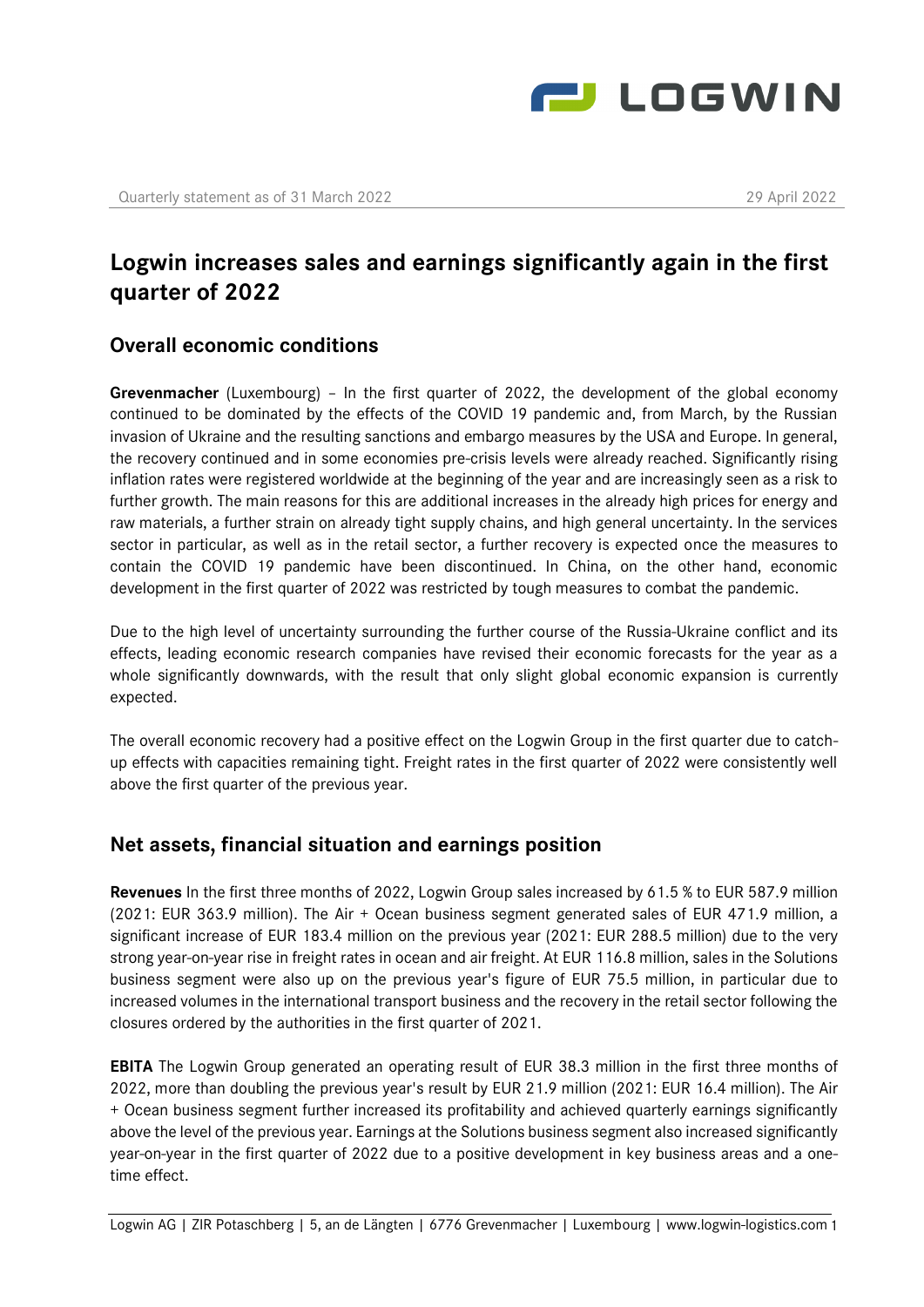

**Net result** The Logwin Group's net result for the period amounted to EUR 28.3 million in the first three months of 2022 (2021: EUR 12.5 million) due to the significant increase in operating profit.

**Free cash flow** The Logwin Group's free cash flow in the first quarter of 2022 was above the previous year's figure due to earnings and lower payments for investments with offsetting effects from the development of working capital. The overall financial situation and liquidity of the Logwin Group were further strengthened.

#### **Risks and change in forecast**

Overall, the risk situation for the Logwin Group has not changed significantly compared with the information provided in the Annual Financial Report 2021. At the same time, it is currently characterized by a high level of uncertainty regarding the further development of the Ukraine war with its additional intensification of already existing tension factors. The risk of a situation-related renewed intensification of measures to combat the COVID 19 pandemic remains. As part of its consistent risk management, Logwin identifies emerging risks at an early stage and systematically pursues their minimization. Nevertheless, an unexpected negative impact on the net assets, financial position and earnings position of the Logwin Group cannot be ruled out. With regard to other existing and potential risks, we refer to the Annual Financial Report 2021.

The Logwin Group continues to expect a gradual normalization of freight rate levels as well as dampening geopolitical effects, which should compensate for the sales increases seen in the first quarter. For the operating result of the Logwin Group and the business segments Air + Ocean and Solutions, the Logwin Group also continues to expect a weakening of the previous year's developments in the course of 2022. Overall, the annual result is expected to be lower than in the previous year.

The aforementioned key performance indicators (KPIs) are an integral part of Logwin Group's system of key figures and are described and defined in the section "Financial Performance Management" of the management report of the Annual Financial Report 2021 in line with the European Securities and Markets Authority's (ESMA) Guidelines on Alternative Performance Measures (APM) dated 5 October 2015.

The Quarterly Statement as of 31 March 2022 of Logwin Group is available on the internet at www.logwin-logistics.com